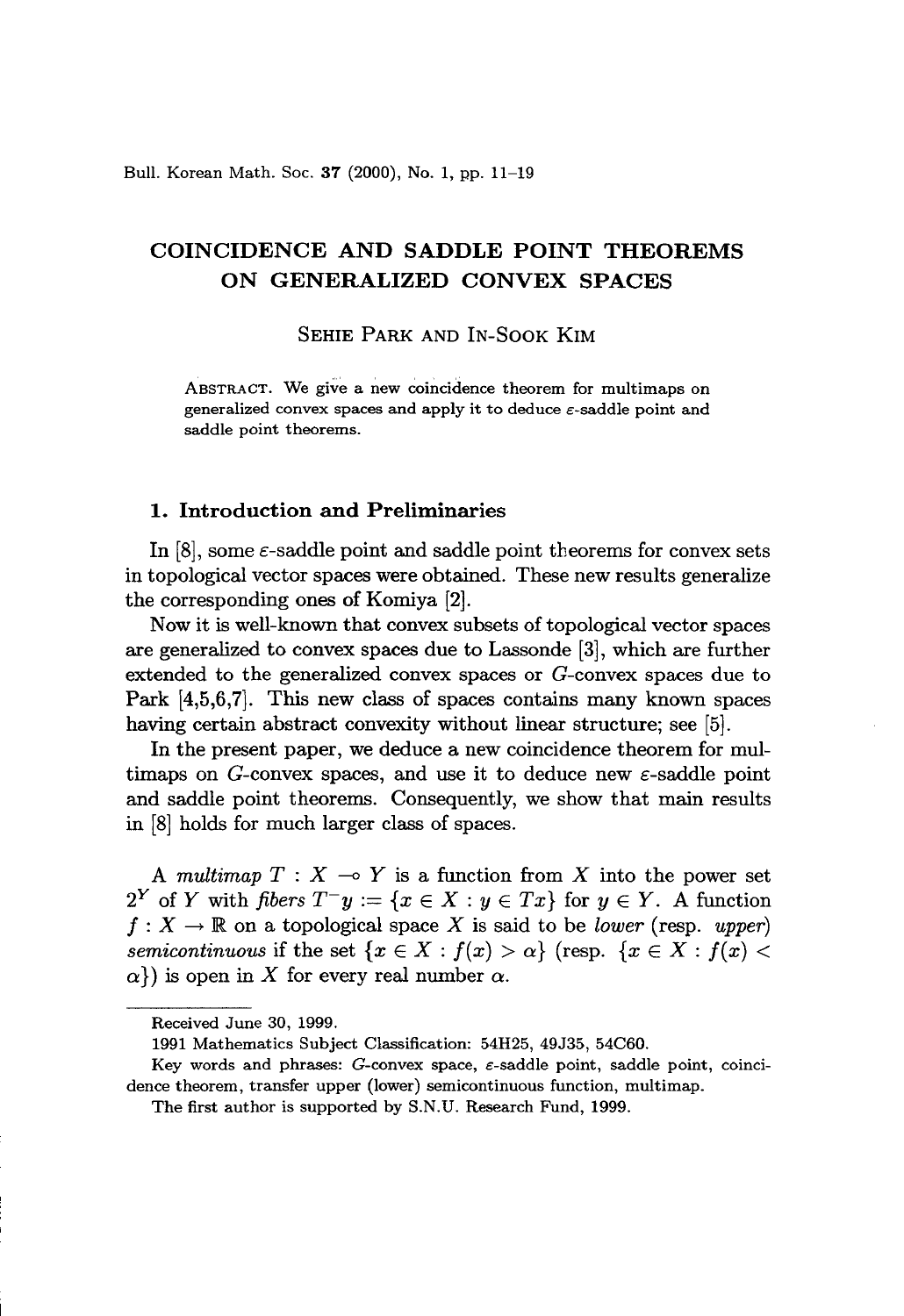Given a set A, let  $\langle A \rangle$  denote the collection of all nonempty finite subsets of A and |A| the cardinality of A. Let  $\Delta_n$  be the standard n-simplex.

A generalized convex space or a *G*-convex space  $(X, D; \Gamma)$  consists of a topological space  $X$  and a nonempty set  $D$  such that for each  $A \in \langle D \rangle$  with  $|A| = n + 1$ , there exist a subset  $\Gamma(A)$  of X and a continuous function  $\phi_A : \Delta_n \to \Gamma(A)$  such that  $\phi_A(\Delta_i) \subset \Gamma(J)$  for every  $J \in \langle A \rangle$ , where  $\Delta_J$  denotes the face of  $\Delta_n$  corresponding to  $J \in \langle A \rangle$ ; that is, if  $\Delta_n = \text{co}\{e_0, e_1, \dots, e_n\}, A = \{a_0, a_1, \dots, a_n\},$  and  $J = \{a_{i_0}, a_{i_1}, \cdots, a_{i_k}\} \subset A$ , then  $\Delta_J = \text{co}\{e_{i_0}, e_{i_1}, \cdots, e_{i_k}\}.$ 

Examples of  $G$ -convex spaces [6] are convex spaces [3],  $C$ -spaces [1], and many others; see [5]. Given a G-convex space  $(X, D; \Gamma)$  with  $D \subset$ X, a subset K of X is said to be  $\Gamma$ *-convex* if for each  $A \in \langle D \rangle$ ,  $A \subset K$ implies  $\Gamma(A) \subset K$ . For a nonempty subset K of X we define the r *-convex hull* of *K*

 $\Gamma$ -co  $K := \bigcap \{ B \subset X : B$  is  $\Gamma$ -convex and  $K \subset B \}.$ 

Then the  $\Gamma$ -convex hull of  $K$  is the smallest  $\Gamma$ -convex set containing  $K$ .

If  $D = X$ , then  $(X, D; \Gamma)$  will be denoted by  $(X, \Gamma)$ . Let  $\text{Int}_K A$ denote the interior of A in K.

Given  $\varepsilon > 0$ , a function  $f: X \times Y \to \mathbb{R}$  has an  $\varepsilon$ -saddle point  $(x_{\varepsilon}^*, y_{\varepsilon}^*)$ if

$$
f(x, y_{\varepsilon}^*) - \varepsilon < f(x_{\varepsilon}^*, y_{\varepsilon}^*) < f(x_{\varepsilon}^*, y) + \varepsilon
$$

for all  $x \in X$  and  $y \in Y$ ; and a point  $(x^*, y^*)$  is a *saddle point* of f if

$$
f(x,y^*)\leq f(x^*,y^*)\leq f(x^*,y)
$$

for all  $x \in X$  and  $y \in Y$ ; see [8].

Let X and Y be topological spaces,  $K$  a subset of X and L a subset of *Y*. A function  $f: X \times Y \to \mathbb{R}$  is said to be  $\alpha$ -transfer lower (resp. *upper) semicontinuous* on *K* relative to *L* if for each  $(x, y) \in K \times L$ ,  $f(x,y) > \alpha$  (resp.  $f(x,y) < \alpha$ ) implies that there exists an open neighborhood  $N(x)$  of x in K and a point  $y' \in L$  such that  $f(z, y') >$  $\alpha$  (resp.  $f(z, y') < \alpha$ ) for all  $z \in N(x)$ ; and *transfer lower* (resp. *upper) semicontinuous* on *K* relative to *L* if *f* is  $\alpha$ -transfer lower (resp.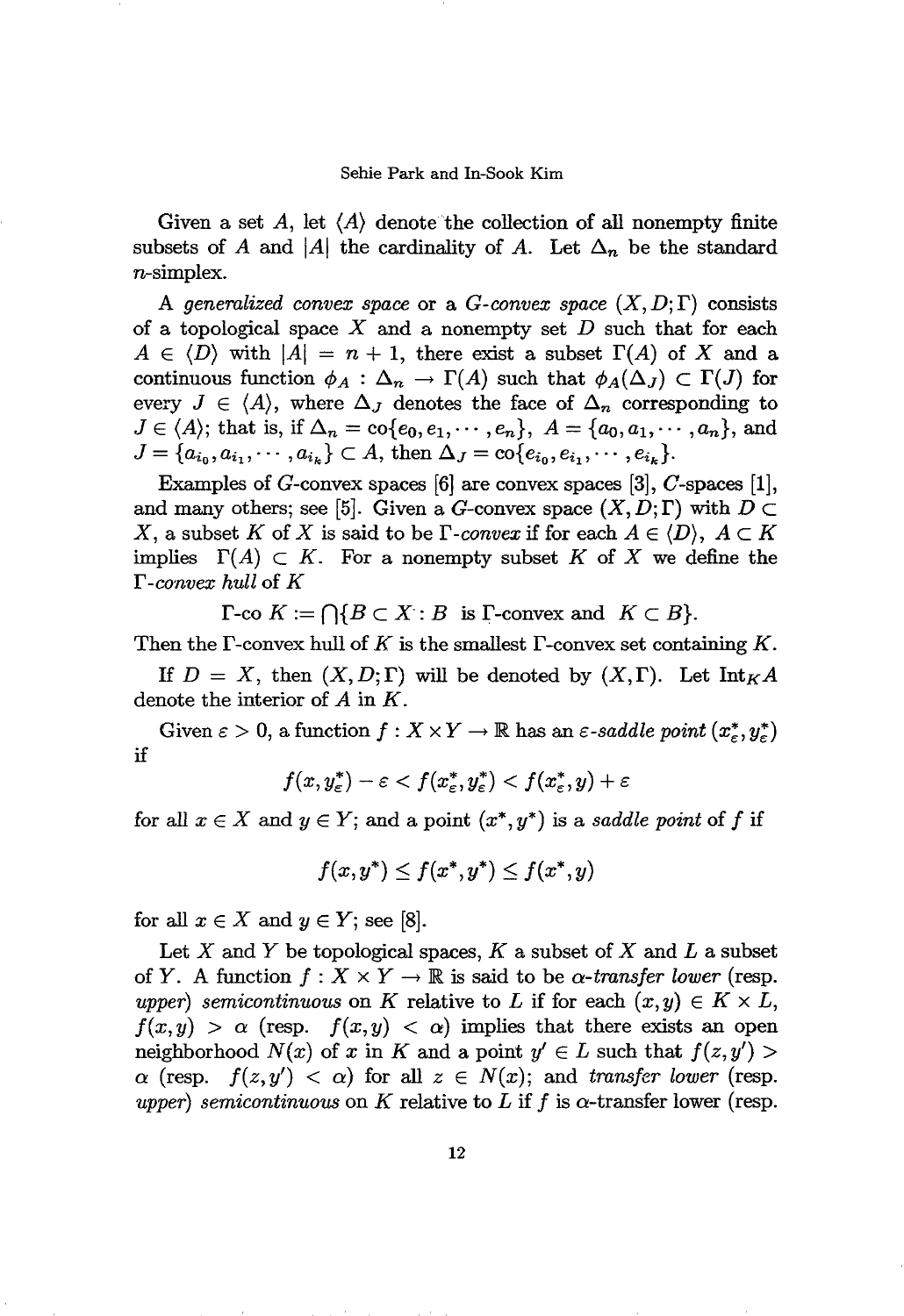upper) semicontinuous on K relative to L for each  $\alpha \in \mathbb{R}$ ; see Tian [9]. These concepts are proper generalizations of lower (resp. upper) semicontinuous real-valued functions.

## **2. The Coincidence Theorem**

We begin with the following lemmas due to the first author  $[4]$ .

LEMMA 1. Let X be a Hausdorff compact space and  $(Y, D; \Gamma)$  a G*convex* space. Let  $T : X \to Y$  and  $S : X \to D$  be multimaps such that *the following conditions* are satisfied:

- (1) for each  $x \in X$ ,  $A \in \langle Sx \rangle$  implies  $\Gamma(A) \subset Tx$ ; and
- (2)  $X = \bigcup \{ \text{Int}_X S^- y : y \in D \}.$

*Then T* has a continuous selection  $f : X \to Y$  such that  $f = g \circ h$ , where  $g: \Delta_n \to Y$  and  $h: X \to \Delta_n$  are continuous functions.

LEMMA 2. Let  $(X, \Gamma)$  be a Hausdorff compact *G*-convex space and  $T: X \longrightarrow X$  a *multimap* such that *Tx* is a  $\Gamma$ -convex set for each  $x \in X$ , and  $X = \bigcup \{ \text{Int}_X T^- y : y \in X \}$ . Then *T* has a fixed point.

The following theorem improves and extends a result in [10, Theorem 1] to the case of a G-convex space.

THEOREM 1. Let X be a Hausdorff topological space,  $(Y, D; \Gamma_Y)$  a *G*-convex space, M and P subsets of  $X \times Y$ . Suppose that there exist a compact *G*-convex space  $(K, \Gamma_K)$  with  $K \subset X$  and a subset N of  $K \times D$  *such that* 

- (1) for each  $x \in K$ ,  $\Gamma$ -co  $\{y \in D : (x, y) \notin N\} \subset \{y \in Y : (x, y) \notin K\}$ *M};*
- (2) for each  $x \in K$  with  $\{y \in D : (x, y) \notin N\} \neq \emptyset$ , there exists  $y' \in D$  such that  $x \in \text{Int}_K\{x' \in K : (x', y') \notin N\};$
- (3) for each  $y \in Y$ ,  $\{x \in K : (x, y) \in P\}$  is a *r-convex* subset of  $(K,\Gamma_K);$
- (4)  $Y = \bigcup \{ \text{Int}_Y \{ y \in Y : (x, y) \in P \} : x \in K \}$ ; and
- (5) for all  $(x, y) \in K \times Y$ ,  $(x, y) \in P$  *implies*  $(x, y) \in M$ .

*Then* there exists a point  $x_0 \in K$  such that  $\{x_0\} \times D \subset N$ .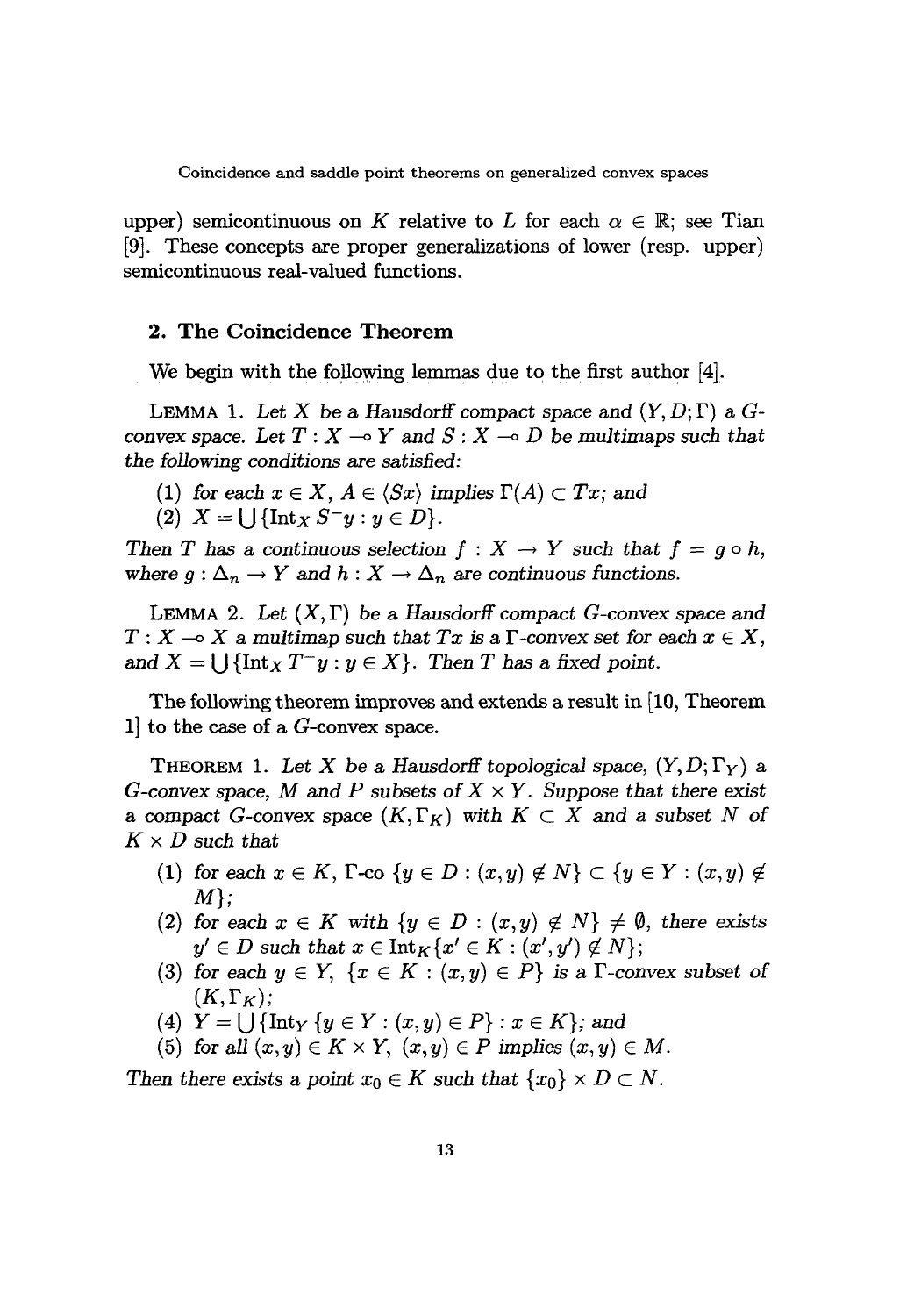*Proof.* Suppose that the conclusion does not hold; that is, for each  $x \in K$  there is a point  $y_0 \in D$  such that  $(x, y_0) \notin N$ . For each  $x \in K$ , let

$$
Sx = \{y \in D : (x, y) \notin N\},
$$
  $Tx = \{y \in Y : (x, y) \notin M\}.$ 

Then for each  $x \in K$ ,  $\Gamma$ -co  $Sx \subset Tx$  by (1);  $K = \cup \{\text{Int}_K S^{-}y : y \in D\}$ by (2). Define a multimap  $\tilde{S}: K \multimap Y$  by  $\tilde{S}x := \Gamma$ -co  $Sx$  for  $x \in K$ . Since  $K = \bigcup \{\text{Int}_K \tilde{S}^{\perp} y : y \in Y\}$ , by Lemma 1, there is a continuous function  $f: K \to Y$  such that  $f(x) \in \tilde{S}x \subset Tx$  for all  $x \in K$ . Hence,  $(x, f(x)) \notin M$  for all  $x \in K$ .

On the other hand, we define a multimap  $H: Y \multimap K$  by

$$
Hy := \{x \in K : (x, y) \in P\} \quad \text{for } y \in Y.
$$

By (3), *Hy* is  $\Gamma$ -convex for every  $y \in Y$ , and  $Y = \iint \{\text{Int}_Y H^- x : x \in K\}$ by (4). A multimap  $F: K \to K$  defined by  $Fx := H \circ f(x)$  for  $x \in K$ has  $\Gamma$ -convex values and  $K = \bigcup \{\text{Int}_K F^{-}y : y \in K\}$ . In fact, for every  $x \in K$ , there is a  $y \in K$  such that  $f(x) \in \text{Int}_Y H^{-1}y$  and so  $x \in f^{-1}(\text{Int}_Y H^{-1}y) \subset \text{Int}_K f^{-1}(H^{-1}y) = \text{Int}_K F^{-1}y$  by the continuity of f. Since  $(K,\Gamma_K)$  is a Hausdorff compact G-convex space, by Lemma 2, there is a point  $x_0 \in K$  such that  $x_0 \in Fx_0 = H(f(x_0))$ ; and hence by (5),  $(x_0, f(x_0)) \in M$ . This contradiction proves the theorem.  $\Box$ 

Note that, if X and Y are C-spaces, Theorem 1 reduces to [10, Theorem 1].

Now we give a Fan-Browder type coincidence theorem for G-convex spaces which generalizes  $[1,$  Corollary 4.2] and  $[10,$  Theorem 5] for Cspaces.

THEOREM 2. Let X be a Hausdorff topological space,  $(Y, D; \Gamma_Y)$  a *G*-convex space, and  $T: X \to Y$  and  $S: Y \to X$  multimaps. Suppose *that* there exist a compact *G*-convex space  $(K, \Gamma_K)$  with  $K \subset X$  and a multimap  $A: K \rightarrow D$  such that

- (1) *for* each  $x \in K$ ,  $Ax \subset Tx$ , and  $Tx$  is  $\Gamma$ -convex;
- *(2)*  $K = \bigcup \{ \text{Int}_K A^- y : y \in D \};\$
- (3) for each  $y \in Y$ ,  $Sy \cap K$  is  $\Gamma$ -convex in  $(K, \Gamma_K)$ ; and
- (4)  $Y = \{\int \{\text{Int}_Y S^{-}x : x \in K\}.$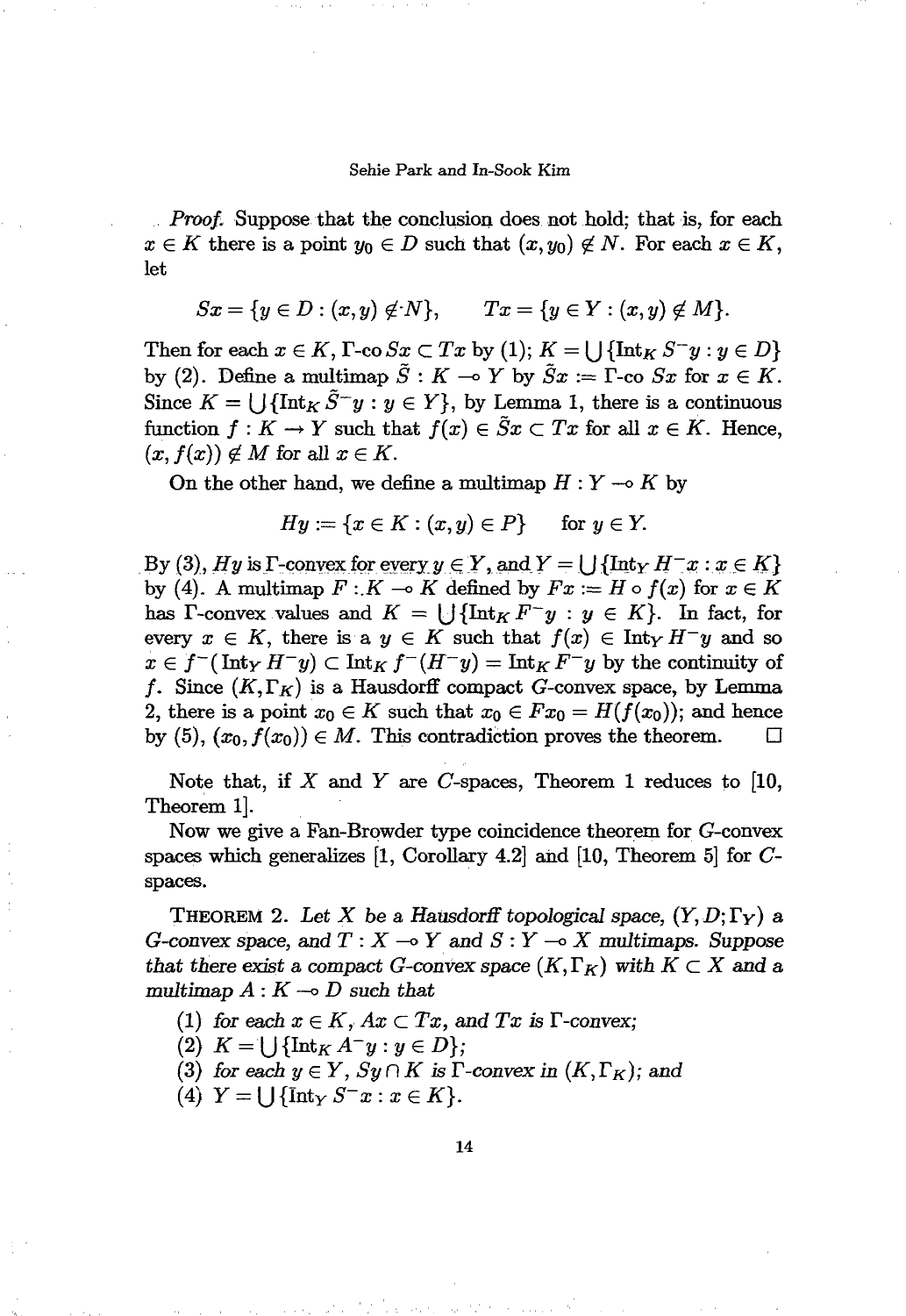*Then there exist points*  $x_0 \in K$  *and*  $y_0 \in Y$  *such that*  $y_0 \in Tx_0$  *and*  $x_0 \in Sy_0$ .

*Proof.* Let

$$
P = \bigcup_{x \in X} \{x\} \times S^{-}x, \quad M = \{(x, y) \in X \times Y : y \notin Tx\} \text{ and } N = \{(x, y) \in K \times D : y \notin Ax\}.
$$

Suppose that  $Tx \cap S^{-}x = \emptyset$  for all  $x \in K$ . Then for all  $(x, y) \in$  $K \times Y$ ,  $(x, y) \in P$  implies  $(x, y) \in M$ . Since  $\{y \in D : (x, y) \notin N\} \subset$  ${y \in Y : y \in Tx} = {y \in Y : (x, y) \notin M}$ , and *Tx* is *T*-convex for each  $x \in K$ , condition (1) of Theorem 1 is satisfied. By (2) it is clear that condition (2) of Theorem 1 holds.

For each  $y \in Y$ , since  $\{x \in K : (x, y) \in P\} = Sy \cap K$ , by assumption  $(3)$ , condition  $(3)$  of Theorem 1 is also satisfied. By  $(4)$ ,  $Y = \bigcup \{\text{Int}_Y \{y \in Y : (x, y) \in P\} : x \in K\},\$  that is, condition (4) of Theorem 1 holds. By Theorem 1, there exists a point  $x_0 \in K$  such that  ${x_0} \times D \subset N$ ; that is,  $y \notin Ax_0$  for all  $y \in D$ . Consequently, we have  $Ax_0 = \emptyset$ , which contradicts assumption (2) (since  $y_0 \in Ax_0$  for some  $y_0 \in D$ . This completes the proof.

Note that, even if X and Y are C-spaces, Theorem 2 improves [10, Theorem 5].

### **3. Main Results**

Using our coincidence theorem, we obtain a new  $\varepsilon$ -saddle point theorem for G-convex spaces which generalizes  $[8,$  Theorem 1] for topological vector spaces.

THEOREM 3. Let X be a Hausdorff topological space,  $(Y, \Gamma_Y)$  a  $G$ *convex* space,  $f: X \times Y \to \mathbb{R}$  a real-valued function and  $\varepsilon > 0$ . Suppose *that there exists* a *compact G*-convex *space*  $(K, \Gamma_K)$  *with*  $K \subset X$  *such that*

(1) for any  $(x, y) \in X \times Y$ ,  $\inf_{v \in Y} f(x, v) > -\infty$  and  $\sup_{u \in X} f(u, y)$  $< +\infty$ ;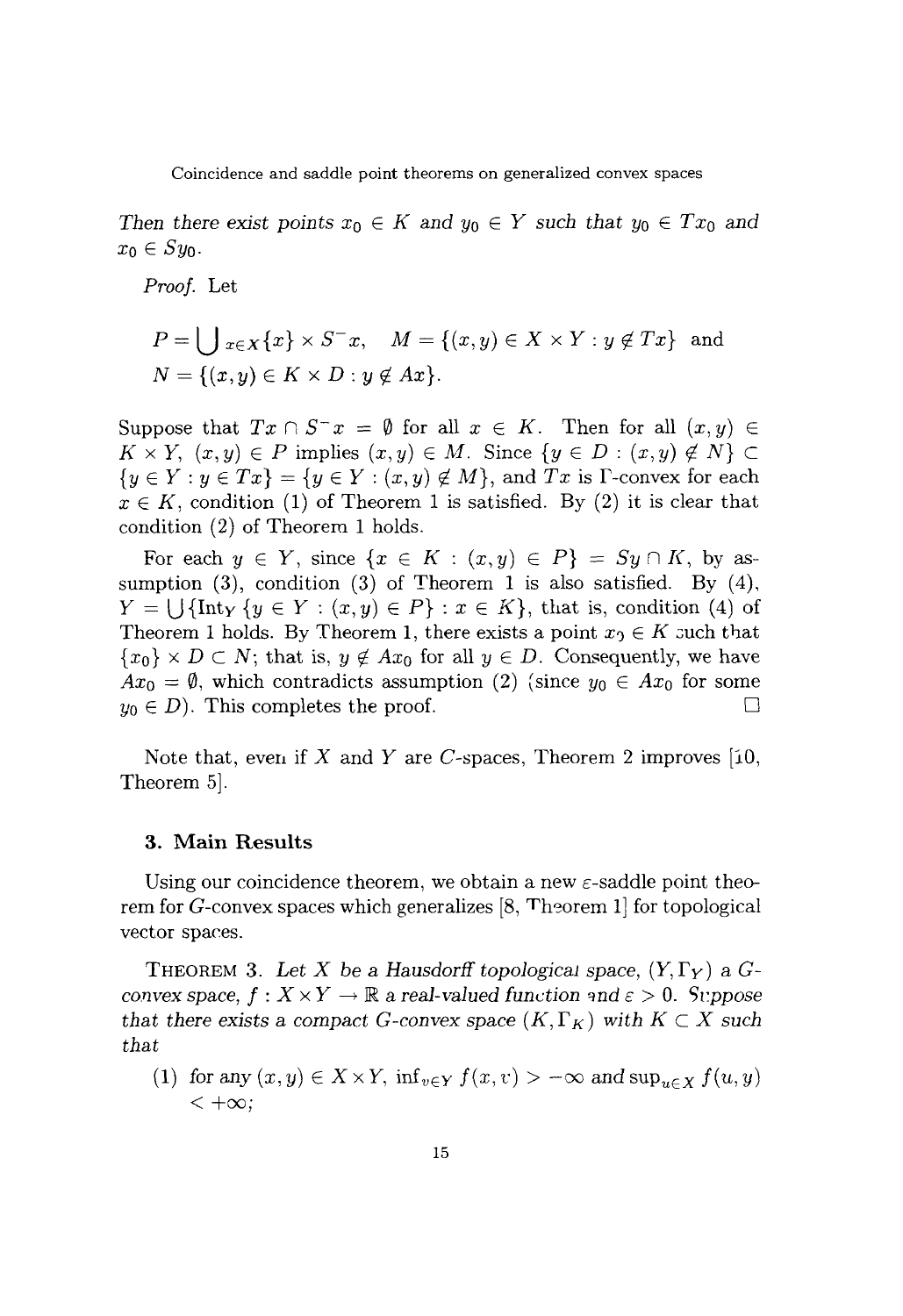- (2) the function  $(x, y) \mapsto f(x, y) inf_{y \in Y} f(x, y)$  is  $\varepsilon$ -transfer up*per* semicontinuous on K relative to Y, and the set  $\{x \in K :$  $f(x, y) > t$  *is a nonempty*  $\Gamma$ -convex set for each  $y \in Y$  and each  $t \in \mathbb{R}$ ;
- (3) *the function*  $(x, y) \mapsto f(x, y) \sup_{u \in X} f(u, y)$  *is*  $(-\varepsilon)$ -transfer *lower semicontinuous* on Y *relative* to K, and  $\{y \in Y : f(x, y)$  $t\}$  *is* a nonempty  $\Gamma$ -convex set for each  $x \in K$  and each  $t \in \mathbb{R}$ .

*Then f* has a point  $(x_{\varepsilon}^*, y_{\varepsilon}^*) \in K \times Y$  such that  $f(x, y_{\varepsilon}^*) - \varepsilon < f(x_{\varepsilon}^*, y_{\varepsilon}^*) <$  $f(x^*_{\varepsilon}, y) + \varepsilon$  for all  $x \in X$  and  $y \in Y$ .

*Proof.* Let  $\varepsilon > 0$ . Define multimaps  $A: K \to Y$ ,  $T: X \to Y$  and  $S: Y \longrightarrow X$  by

$$
Ax = \{y \in Y : f(x, y) - \inf_{v \in Y} f(x, v) < \varepsilon\}
$$
\n
$$
Tx = \{y \in Y : f(x, y) - \inf_{v \in Y} f(x, v) < \varepsilon\}
$$
\n
$$
Sy = \{x \in X : f(x, y) - \sup_{u \in X} f(u, y) > -\varepsilon\}.
$$

Then for each  $x \in K$ ,  $Ax = Tx$ , and  $Tx$  is a nonempty  $\Gamma$ -convex set. For each  $x \in K$ , there exists a  $y \in Y$  such that  $f(x, y) - inf_{y \in Y} f(x, y) < \varepsilon$ . By (2), there exists an open neighborhood  $N(x)$  of x in K and a point  $y' \in Y$  such that  $f(z, y') - \inf_{v \in Y} f(z, v) < \varepsilon$  for all  $z \in N(x)$ , that is,  $N(x) \subset A^{-}y'$ ; and hence  $x \in \text{Int}_{K} A^{-}y'$ . Thus  $K = \bigcup \{\text{Int}_{K} A^{-}y : y \in$ *Y*. Moreover,  $Sy \cap K$  is a nonempty  $\Gamma$ -convex set for each  $y \in Y$  by (2). A similar argument shows by (3) that  $Y = \bigcup \{\text{Int}_Y S^- x : x \in K\}.$ By Theorem 2, there exists  $(x^*, y^*) \in K \times Y$  such that  $y^* \in Tx^*$  and  $x^* \in Sy^*$ ; that is,  $f(x, y^*) - \varepsilon < f(x^*, y^*) < f(x^*, y) + \varepsilon$  for all  $x \in X$ and  $y \in Y$ . This completes the proof.  $\Box$ 

For the case when  $X$  and  $Y$  are convex spaces in the sense of Lassonde [3] and for mere upper (resp. lower) semicontinuous functions, Theorem 3 improves [8, Theorem 1].

From Theorem 3 we deduce the following new saddle point theorem. for spaces without linear structure.

THEOREM 4. Let X be a Hausdorff topological space,  $(Y, \Gamma_Y)$  a *Hausdorff G*-convex space and  $f : X \times Y \to \mathbb{R}$  a real-valued function.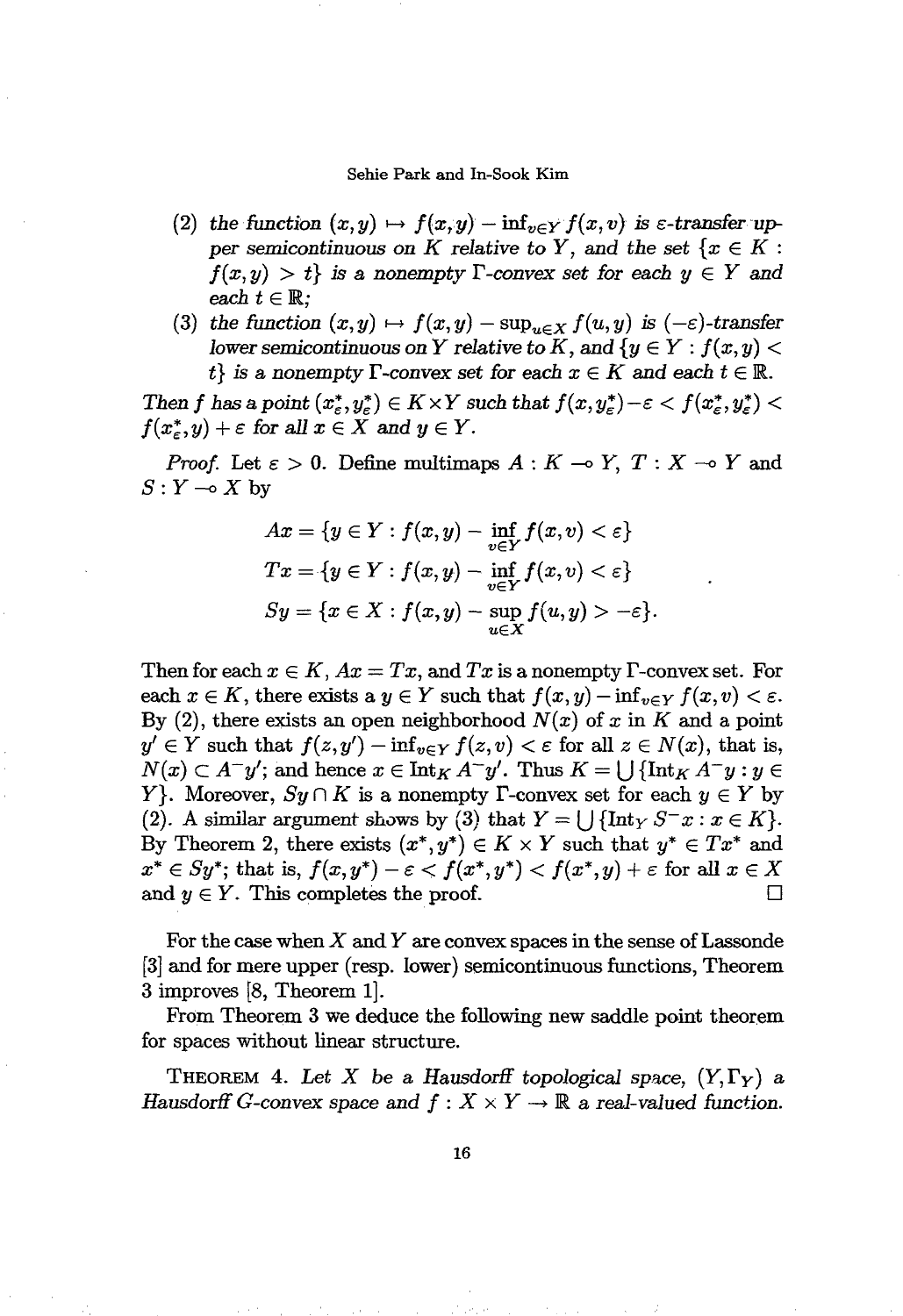*Suppose that there exists* a *compact G*-convex *space*  $(K, \Gamma_K)$  *with*  $K \subset$ X such *that*

- (1) for any  $(x, y) \in X \times Y$ ,  $\inf_{v \in Y} f(x, v) > -\infty$  and  $\sup_{u \in X} f(u, y)$  $< +\infty$ ;
- (2) the function  $(x, y) \mapsto f(x, y) inf_{y \in Y} f(x, y)$  is transfer upper semicontinuous on K relative to Y, the function  $x \mapsto f(x, y)$ is upper semicontinuous on  $K$  for each  $y \in Y$ ; and the set  ${x \in K : f(x, y) > t}$  is a nonempty  $\Gamma$ -convex set for each  $y \in Y$  and  $t \in \mathbb{R}$ ;
- (3) the function  $(x, y) \mapsto f(x, y) \sup_{u \in X} f(u, y)$  is transfer lower semicontinuous on Y relative to K, and  $\{y \in Y : f(x, y) < t\}$  is a nonempty  $\Gamma$ -convex set for each  $x \in K$  and each  $t \in \mathbb{R}$ ;
- (4) for every sequence  $\{(x_n, y_n)\}_{n \in \mathbb{N}}$  in  $K \times Y$  such that  $(x_n, y_n)$  is an  $\varepsilon_n$ -saddle point of f and  $\varepsilon_n \to 0^+$ , there exist a subsequence  ${y_{n_k}}_{k \in \mathbb{N}}$  and a point  $y^* \in Y$  such that

$$
\liminf_{k\to\infty} f(x,y_{n_k}) \ge f(x,y^*) \quad \text{for all } x\in X.
$$

*Then f* has a point  $(x^*, y^*) \in K \times Y$  such that  $f(x, y^*) \leq f(x^*, y^*) \leq$  $f(x^*, y)$  *for all*  $x \in X$  *and*  $y \in Y$ *.* 

*Proof.* For each  $n \in \mathbb{N}$  with  $\varepsilon_n \to 0^+$ , by Theorem 3, there is a point  $(x_n^*,y_n^*) \in K \times Y$  such that

$$
f(x,y_n^*)-\varepsilon_n
$$

By (4), there exist a subsequence  $\{y_{n_k}^*\}_{k\in\mathbb{N}}$  and a point  $y^*\in Y$  such that

$$
\liminf_{k\to\infty} f(x,y_{n_k}^*) \ge f(x,y^*) \quad \text{for each } x\in X.
$$

Since K is compact, there is a subnet  $\{x_{\alpha}^*\}$  of  $\{x_{n_k}^*\}$  and  $x^* \in K$  such that  $\{x_{\alpha}^*\}$  converges to  $x^*$ .

For each  $x \in X$  and each  $\alpha$ , we have

$$
f(x^*, y^*) = f(x^*, y^*) - f(x^*_\alpha, y^*) + f(x^*_\alpha, y^*) \\ > f(x^*, y^*) - f(x^*_\alpha, y^*) + f(x, y^*_\alpha) - 2\varepsilon_\alpha
$$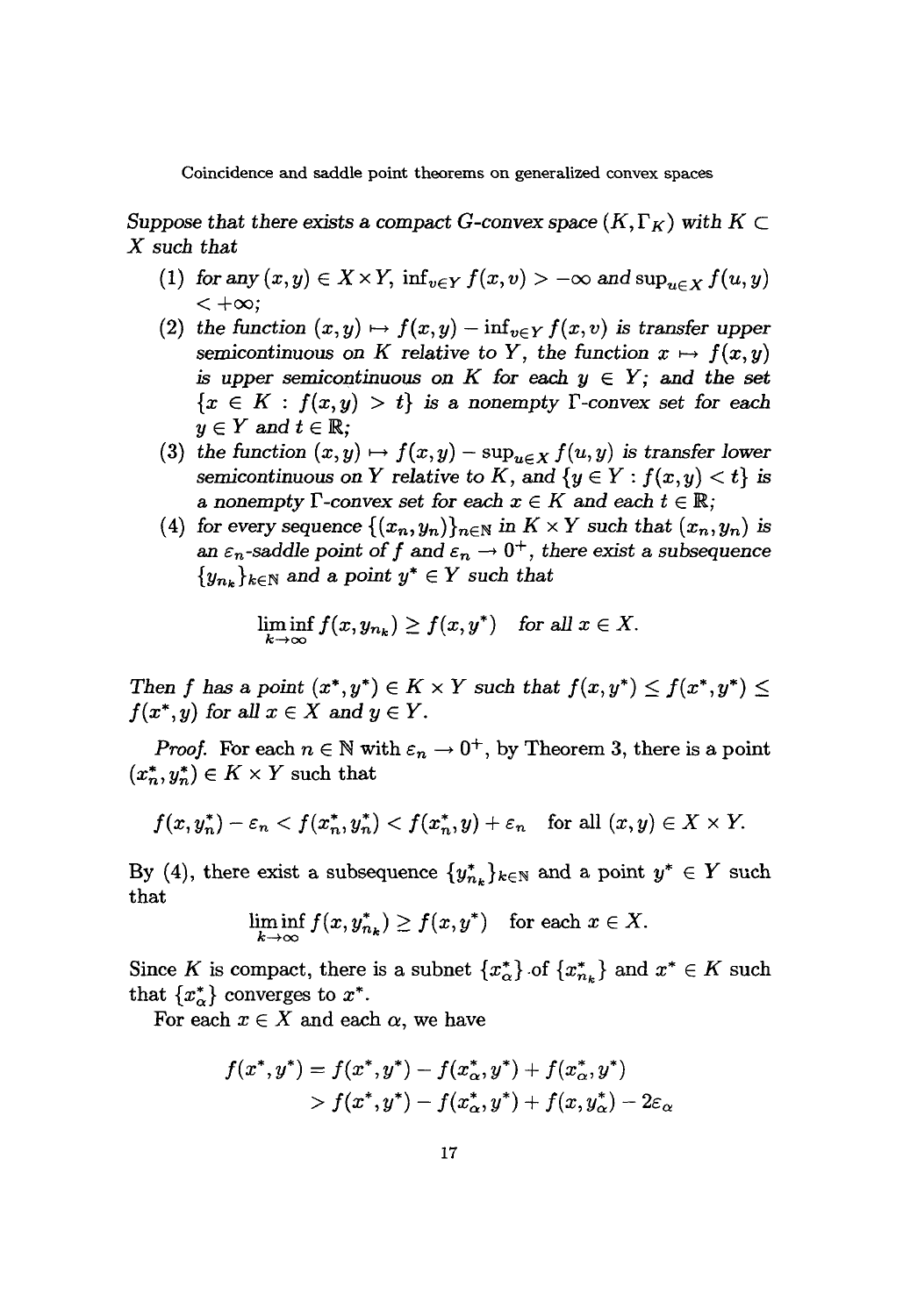and hence by the uppersemicontinuity of  $f(\cdot, y^*)$  on K.  $\tau \sim 0.3$  erg s

$$
f(x^*, y^*) \ge f(x^*, y^*) - \limsup_{\alpha} f(x_{\alpha}^*, y^*) + \liminf_{\alpha} f(x, y_{\alpha}^*)
$$
  

$$
\ge f(x, y^*).
$$

Next, for each  $y \in Y$  and each  $\alpha$ , we have

$$
\begin{aligned} f(x^*,y^*) &= f(x^*,y^*) - f(x^*,y^*_\alpha) + f(x^*,y^*_\alpha) \\ &< f(x^*,y^*) - f(x^*,y^*_\alpha) + f(x^*_\alpha,y) + 2\varepsilon_\alpha \end{aligned}
$$

and hence by the uppersemicontinuity of  $f(\cdot, y)$  on K

$$
f(x^*, y^*) \le f(x^*, y^*) - \liminf_{\alpha} f(x^*, y^*_{\alpha}) + \limsup_{\alpha} f(x^*_{\alpha}, y)
$$
  

$$
\le f(x^*, y).
$$

Thus,  $(x^*, y^*) \in K \times Y$  is a saddle point of f. This completes the  $\Box$ 

Note that Theorem 4 is a far-reaching generalization of [8, Theorem 2] and [2, Theorem 3].

Similarly, many other results for convex spaces or C-spaces can be extended to the framework of G-convex spaces. In the first author's works on G-convex spaces, he tried to restrict to write down only essential things.

### References

- [1] C. Horvath, *Contractibility and generalized convexity,* J. Math. Anal. Appl. 156 (1991), 341-357.
- [2] H. Komiya, *Coincidence theorem and saddle point theorem,* Proc. Amer. Math. Soc. 96 (1986), 599-602.
- [3] M. Lassonde, *On the use of KKM multijunctions in fixed point theory and related topics,* J. Math. Anal. Appl. 97 (1983), 151-201.
- [4] S. Park, *Five episodes related* to *generalized convex spaces,* Nonlinear Fund. Anal. Appl. 2 (1997), 49-61.
- [5] \_\_, *New subclasses of generalized convex spaces,* Proc. Intern. Conf. Math. Anal. Appl. (Chinju, Korea, Aug. 4-5, 1998) I-A (1999), 65-72.